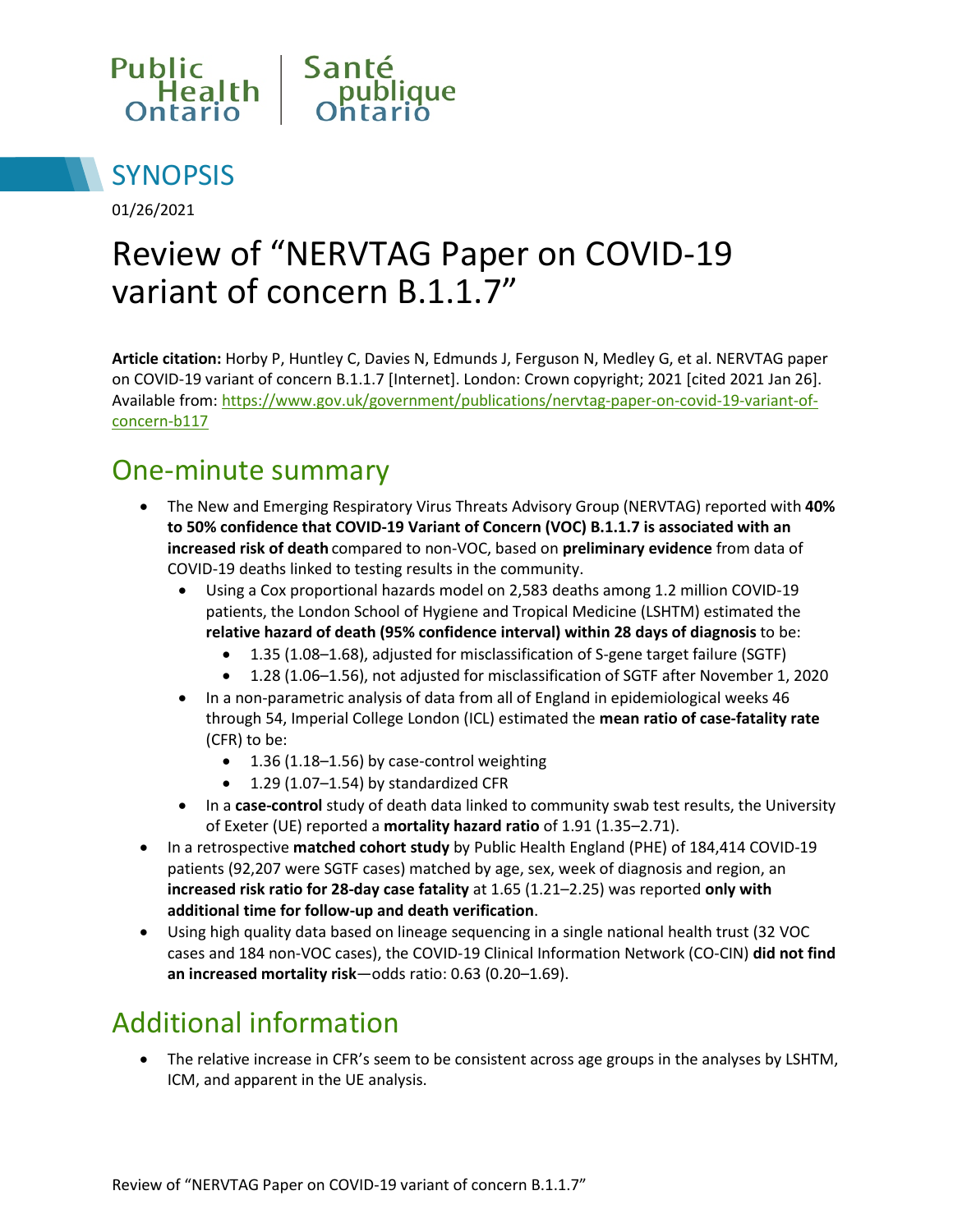- Sensitivity analysis considering covariates of hospital pressure did not substantially alter the results by LSHTM.
- Subsequent analysis of cases with polymerase chain reaction cycle threshold value under 30 to control for false classification as SGTF did not make any meaningful difference in the ICL results.
- Confidence in the data and generalizability of findings to the entire population are limited:
	- Short follow-up time and lags in availability of hospitalization data.
	- Small sample size—only 8% of all deaths during the study period were included in the analyses.
	- CFR in hospitalized patients does not fully address severity of illness by VOC.
	- CFR may be underestimated in analyses using SGTF as proxy for VOC as cases with low viral load may be missed and not all COVID-19 test samples were tested for VOC. On the other hand, CFR may be overestimated as SGTF can be detected in VOC's other than B.1.1.7 lineage.

## PHO reviewer's comments

- Broader scale analysis including COVID-19 patients with no or mild symptoms would more fully inform the risk of hospitalization and death in VOC cases.
- Generalization of findings to other countries should take into consideration that public health measures to control the speed and extent of COVID-19 transmission, as well as health service access and capacity, differ across jurisdictions and may impact the risk of severe illness in VOC cases.
- Analyses included in this report were unpublished communications, have not been peerreviewed, and were not publicly available for independent review; therefore, caution should be exercised when using them to inform policy decision-making.

### **Citation**

Ontario Agency for Health Protection and Promotion (Public Health Ontario). Review of "NERVTAG paper on COVID-19 variant of concern B.1.1.7". Toronto, ON: Queen's Printer for Ontario; 2021.

### Disclaimer

This document was developed by Public Health Ontario (PHO). PHO provides scientific and technical advice to Ontario's government, public health organizations and health care providers. PHO's work is guided by the current best available evidence at the time of publication.

The application and use of this document is the responsibility of the user. PHO assumes no liability resulting from any such application or use.

This document may be reproduced without permission for non-commercial purposes only and provided that appropriate credit is given to PHO. No changes and/or modifications may be made to this document without express written permission from PHO.

## Public Health Ontario

Public Health Ontario is an agency of the Government of Ontario dedicated to protecting and promoting the health of all Ontarians and reducing inequities in health. Public Health Ontario links public health